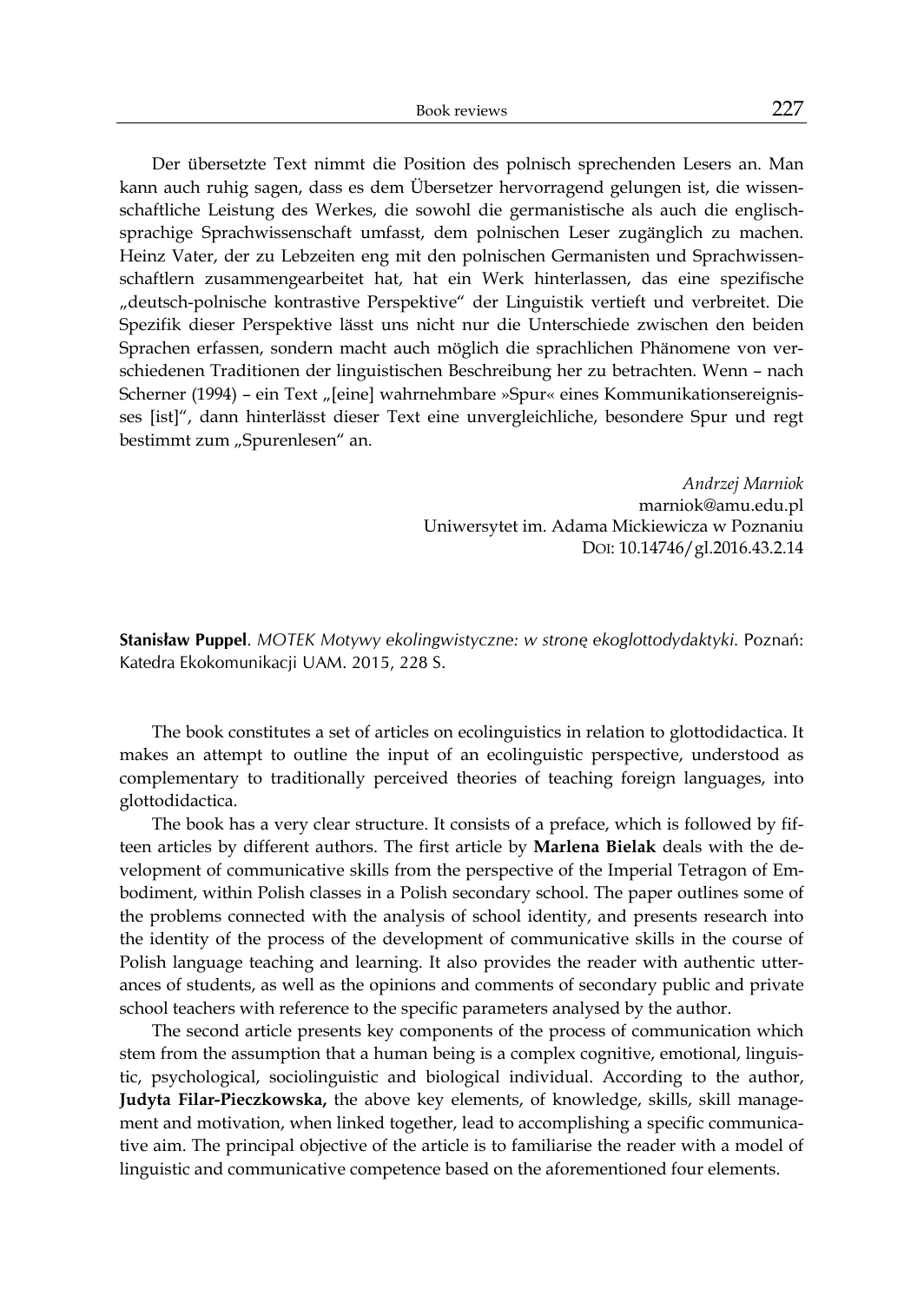**Jerzy Kaus,** the author of the next article entitled "Conflict Management from School Perspective", presents the concept of conflict management and tries to find the best way to manage school conflicts effectively. Throughout the paper, the author familiarises the reader with the three best known methods of solving conflicts, namely negotiation, mediation and arbitration. Additionally, he presents three alternative methods of conflict solving, and makes an attempt to explain how ecolinguistics assists conflict management.

The next article in the collection presents the characteristics of a virtual communicative environment created on the basis of an analysis of the verbal and non-verbal behaviour of both teachers and learners in the light of glottodidactica. **Marta Koszko** tries to demonstrate the assets of modern technology as far as teaching foreign languages is concerned, emphasising its numerous benefits. The paper provides a detailed description of verbal and non-verbal communication, and, thus, of such elements as facial expression, eye contact, gestures, body language, distance maintained or clothing.

In her article, **Kinga Kowalewska** reports on the influence of mass media on the development of the English language in the process of self-education amongst secondary school language learners in the light of glottodidactica. The author examines the benefits which are the result of the combination of a standardised school education and individualised out-of-school education. What is more, Kowalewska presents a diagnostic opinion poll in the form of charts and comments on the result of each question, which leads to a number of conclusions concerning the use of mass media in glottodidactica.

In the following article **Marcin Krawczak** focuses on teachers' communicative behaviour as being one of the main sources of conflicts between teachers and students. The author outlines the definition of communicative behaviour as well as characterises school as an institutionalised organism in which teachers and students' verbal and non-verbal interactions overlap, and which constitute the background of countless communicative situations. Additionally, Krawczak outlines the role of the masks that educators adopt and school rituals which frequently lead to communicative barriers and consequently to conflicts.

Student interest in technology and its use in the process of foreign language teaching are the main focus of the article by **Danuta Ochotna** who names broadly understood technology as a virtual agora. The author presents a comprehensive overview of teaching methods and various media which take advantage of this virtual agora. Ochotna pays special attention to the role played by e-learning as the most frequently chosen form of Internet teaching. The author also provides the reader with instances of e-learning platforms as well as educational online services, and shows their undeniable benefits for both learners and educators, making school education an invaluable gift and not a tedious task.

In the next article, **Joanna Puppel** deals with the performative power of non-verbal communication used by teachers and students in the institutionalised, and therefore formal conditions of a school classroom. The author investigates the phenomenon of "performance" as a process which directly influences the communicative environment, consisting of teachers and students, and the role of "players" or "performers" exposed to visual display. Moreover, one may learn about distinct approaches towards "performance", that is, from the linguistic, socio-anthropological as well as from theatrical point of view.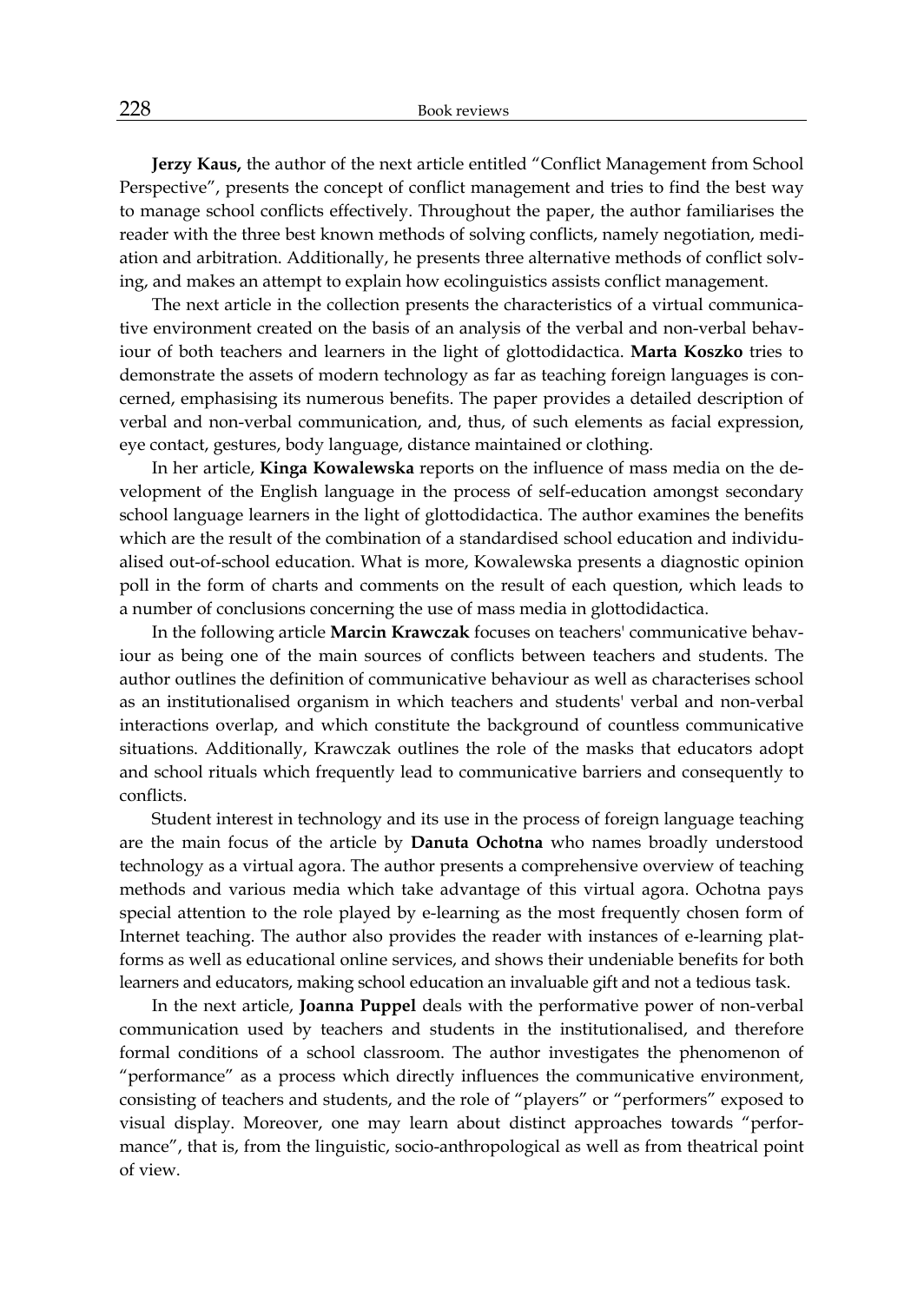The article by **Stanisław Puppel** not only provides fundamental assumptions on the synergy of the primary and secondary orders of communication, but it also depicts a "cataract model" of language flow in the context of ecoglottodidactica. Taking into consideration its evolution, as well as submission to a particular communicative order, the author compares school to an ecosystem constantly being exposed to imminent changes. Furthermore, Puppel emphasises the influence of global, hybrid transcommunication, full of new, easily accessible technology, on the traditionally comprehended school.

In her article entitled "Glottodidactica from Professor Ludwig Zabrocki to the present day" **Barbara Skowronek** illustrates the origins and the evolution of glottodidactica as a scientific discipline initiated by Professor Ludwig Zabrocki, whose work has been cultivated and developed up to the present day. Skowronek discusses various factors which affected the face of contemporary glottodidactica and, consequently, which shaped the modern approach towards the process of communication, as well as language teaching. Additionally, the author highlights the essential role of language as culture carrier, as far as interpersonal as well as international contacts are concerned. She also points out that, since the content of the message became more important than its form, language, a case in point being Polish, has deteriorated.

The main focus of the next article is the discourse between teachers and learners reflected in the relation between those in power and those who submit to it. **Artur Urbaniak** familiarizes the reader with different forms of exerting influence, as well as draws his or her attention to the so-called authority trap, which is a result of many teachers' illusory conviction of their omnipotence and infallibility. Moreover, Urbaniak comments on the results of his research conducted on foreign language teachers concerning authority, discipline and student motivation, and draws the conclusion that the solution to a number of classroom problems lies in universal features of communication and on teachers' worked out authority.

Bearing in mind that the complete participation of an individual in the life of society can be achieved solely through the ability to communicate in different contexts and using various communication canals, **Emilia Wąsikiewicz-Firlej** follows the assumption of Stanisław Puppel on the interaction of an individual with the environment. The author makes an attempt to specify the ecological attitude towards education, evoking and enumerating von Lier's characteristic features, such as, for instance, context, role models, quality, etc. In addition to this, the author presents a case study of complementary teaching based on the course of professional communication conducted by Wąsikiewicz-Firlej at the University of Adam Mickiewicz in Poznań.

In the next article **Janina Wiertlewska** analyses glottodidactica from the perspective of ecolinguistics, which, as the author notices, is inherent to such linguistic disciplines as multilingualism, psycholinguistics or sociolinguistics. Emphasis is given to translingualism, which supports the idea of teaching foreign languages within a triad, i.e. mother tongue – global language – and second foreign language. Relying on the above translingual assumption, the author tries to illustrate her approach towards teaching clinical communication in English at Polish medical colleges. She also expresses the need for this kind of language acquisition.

Constituting a continuation of the previous article, the next paper offers a very peculiar analysis of a study into the linguistic relations within the following triad: Arabian,